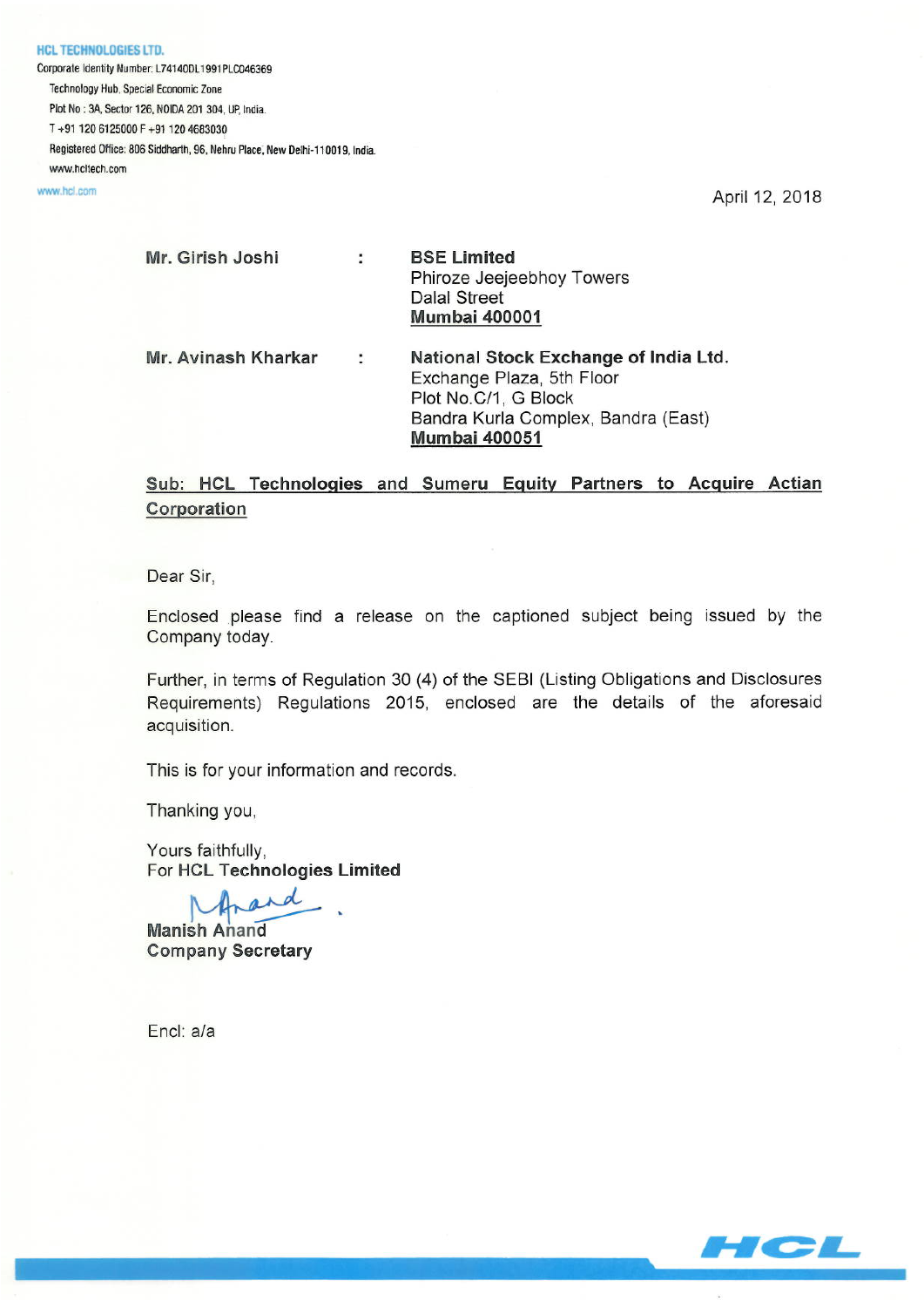## **HCL Technologies and Sumeru Equity Partners to Acquire Actian Corporation**

*A market leader in hybrid data management, Actian delivers the world's fastest columnar analytics database*

**Noida, India, and Palo Alto, Calif.** – April 12, 2018 – [HCL Technologies](https://apac01.safelinks.protection.outlook.com/?url=https%3A%2F%2Fwww.hcltech.com%2F&data=02%7C01%7Canne.coyle%40hcl.com%7Ce611422ac4694f41e4d008d5940fba6f%7C189de737c93a4f5a8b686f4ca9941912%7C0%7C0%7C636577717630491685&sdata=3cefU4aon1NyRv0NC4%2FVJFoz9ErxWYLUNnbV%2Bt0JFU8%3D&reserved=0) (HCL) and Sumeru Equity Partners (SEP), a technology and growth-focused private equity firm, have signed a definitive agreement to acquire Actian Corporation. The all-cash deal is valued at US\$330 million. HCL will own 80 percent while SEP will own approximately 20 percent stake of the JV entity which inturn will own 100% shareholding of Actian Corporation.

Palo Alto-based Actian–a leader in hybrid data management, cloud integration, and analytics solutions–powers insight-driven enterprises around the globe to help them solve the toughest data challenges. It owns market-leading products such as *Actian Vector*, the world's fastest columnar database; *Actian DataConnect*, a hybrid cloud data integration platform; and Actian X, hybrid database for next generation operational analytics. This acquisition will add cuttingedge intellectual property to HCL's capabilities to enable global enterprises' digital transformation journey.

Commenting on the acquisition, C Vijayakumar, President and CEO, HCL Technologies, said, "Actian will play a critical role in enhancing HCL's [Mode 3](https://www.hcltech.com/our-mode-1-2-3-strategy) offerings in data management products and platforms. Actian's products when combined with HCL's Mode 2 solution offerings – Cloud Native, Digital and Analytics, and IoTWorks, will be a powerful proposition to harness the power of hybrid data."

He further added, "Recent customer wins by Actian validate the potential of its offerings to help customers extract maximum business value out of data. I am delighted to welcome Actian's employees, partners, and customers to the HCL Technologies ecosystem."

George Kadifa, SEP Managing Director, said: "We see an attractive market growth opportunity for data-centric companies, which is why SEP chose to partner with HCL Technologies in acquiring Actian – a company that leads with product innovation and a customer-focused approach. Actian and HCL's shared vision, expertise, and global reach will enable businesses to fully realize the value of their hybrid data. We look forward to collaborating with the leadership of Actian and HCL on this growth journey to empower enterprise and public sector organizations for the next phase of their digital transformation."

Actian will continue to operate as a separate entity within the HCL Technologies ecosystem, led by current CEO and President, Rohit De Souza. "The age of hybrid data and its management is upon us, and Actian is at the forefront. The most successful business leaders today recognize data as their most valuable asset and strive to leverage it at the speed of their business, no matter where it resides," De Souza said. "The combined force of HCL's nextgeneration products, platforms, and services; SEP's experience in scaling enterprise software businesses; and Actian's tradition of innovation in data management, data analytics, and

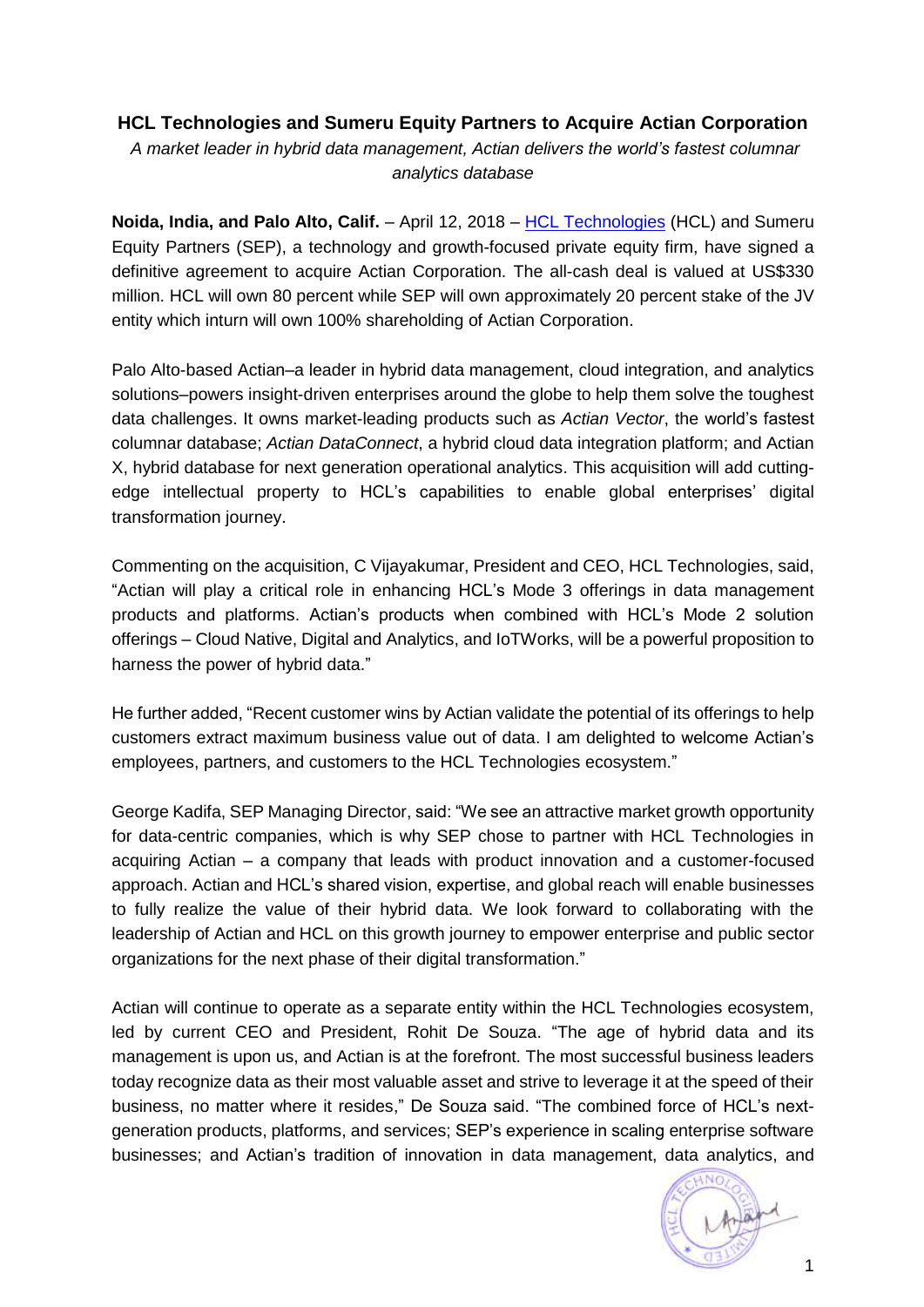integration technologies will enable customers to tap into the disruptive potential of their data and deliver tangible business results."

"After working over the last decade to scale up Actian into one of the leading hybrid data management platforms, we're pleased that the Company is being acquired by HCL and SEP to take it to the next level of growth and continue to service and expand our worldwide customer base," said Terence J. Garnett, co-founder and Managing Director, Garnett Helfrich Capital which is currently the majority owner of Actian Corporation.

HCL Technologies as the majority stakeholder of this strategic acquisition will have majority representation on the Actian board of directors, and SEP managing directors George Kadifa and Sanjeet Mitra will also join the board at closing.

## **About HCL Technologies**

HCL Technologies (HCL) is a leading global technology company that helps forward looking enterprises re–imagine and transform their businesses. HCL operates out of 32 countries and has consolidated revenues of US\$ 7.6 billion, for 12 Months ended 31st December 2017. HCL focuses on providing an integrated portfolio of products, solutions and services underlined by its Mode 1–2–3 growth strategy. Mode 1 encompasses the core services in the areas of Applications, Infrastructure, BPO and Engineering & R&D services, leveraging DRYiCETM Autonomics to transform clients' business and IT landscape, making them 'lean' and 'agile'. Mode 2 focuses on experience–centric and outcome–oriented integrated offerings of Digital & Analytics, IoT WoRKS™, Cloud Native Services and Cybersecurity & GRC services to drive business outcomes and enable enterprise digitalization. Mode 3 strategy is ecosystem–driven, creating innovative IP–partnerships and Organic IP to build products and platforms business. HCL leverages its global network of integrated co-innovation labs and global delivery capabilities to provide holistic multi–service delivery in key industry verticals including Financial Services, Manufacturing, Telecommunications, Media, Publishing, Entertainment, Retail & CPG, Life Sciences & Healthcare, Oil & Gas, Energy & Utilities, Travel, Transportation & Logistics and Government. With 119,291 professionals from diverse nationalities, HCL focuses on creating real value for customers by taking 'Relationships Beyond the Contract'. For more information, please visit [www.hcltech.com](https://apac01.safelinks.protection.outlook.com/?url=https%3A%2F%2Fwww.hcltech.com%2F&data=02%7C01%7Canne.coyle%40hcl.com%7C0483093994da4ee434ec08d59bfb9589%7C189de737c93a4f5a8b686f4ca9941912%7C0%7C0%7C636586427201995311&sdata=wevhxp4q85cqDlgun0VDmdYYaWm0Fq775N8uPl9j2jc%3D&reserved=0)

## **About Sumeru Equity Partners**

Sumeru Equity Partners is a technology-focused private equity firm that invests in market leading companies across software, technology-enabled services and hardware. The firm was founded in 2014 by an experienced team from Silver Lake Sumeru, a private equity fund started in 2007 within Silver Lake. Sumeru Equity Partners utilizes its extensive operating and investment experience in partnership with management teams to drive growth and build strategic value. For more information, please visit [http://www.sumeruequity.com.](http://cts.businesswire.com/ct/CT?id=smartlink&url=http%3A%2F%2Fwww.sumeruequity.com&esheet=51690272&newsitemid=20170927005409&lan=en-US&anchor=http%3A%2F%2Fwww.sumeruequity.com&index=8&md5=5f51a2e480fde2cb48a5425897a241f4)

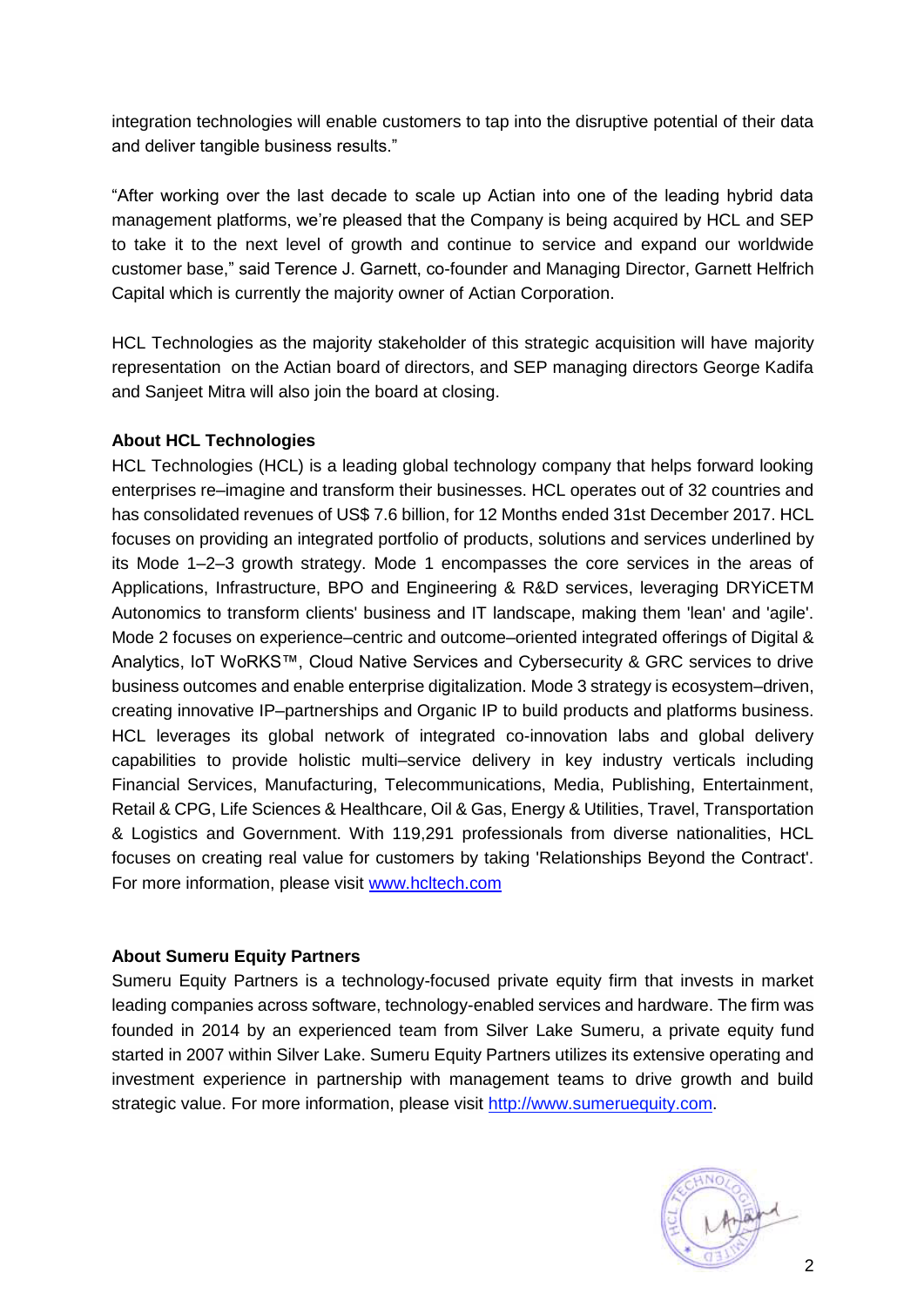#### **About Actian – Activate your Data™**

Actian, the hybrid data management, analytics and integration company, delivers data as a competitive advantage to thousands of customers worldwide. Through the deployment of innovative hybrid data technologies and solutions Actian ensures that business critical systems can transact and integrate at their very best – on premises, in the cloud or both. Thousands of forward-thinking organizations around the globe trust Actian to help them solve the toughest data challenges to transform how they run their businesses, today and in the future. For more, visit [https://www.actian.com.](https://www.actian.com/)

# *"Actian" and "Activate your Data" are trademarks of Actian Corporation and its subsidiaries. All other trademarks, trade names, service marks, and logos referenced herein belong to their respective companies.*

#### **Contact HCL**

Ajay Davessar, VP & Global Head, Corporate Communications ajay.davessar@hcl.com Anne Coyle, Senior Marketing Manager [anne.coyle@hcl.com](mailto:meenakshi.benjwal@hcl.com)

#### **Contact Actian**

Jeff Veis, SVP & Chief Marketing Officer [jeff.veis@actian.com](mailto:jeff.veis@actian.com) Elizabeth Somerville, Senior Account Supervisor, PAN Communications [actian@pancomm.com](mailto:actian@pancomm.com)

## **Contact SEP**

Randy Randleman, Managing Director & Chief Operating Officer [randy.randleman@sumeruequity.com](mailto:randy.randleman@sumeruequity.com)

#### **Forward–looking Statements**

Certain statements in this release are forward-looking statements, which involve a number of risks, uncertainties, assumptions and other factors that could cause actual results to differ materially from those in such forward-looking statements. All statements, other than statements of historical fact are statements that could be deemed forward-looking statements, including but not limited to the statements containing the words 'planned', 'expects', 'believes',' strategy', 'opportunity', 'anticipates', 'hopes' or other similar words. The risks and uncertainties relating to these statements include, but are not limited to, risks and uncertainties regarding impact of pending regulatory proceedings, fluctuations in earnings, our ability to manage growth, intense competition in IT services, business process outsourcing and consulting services including those factors which may affect our cost advantage, wage increases in India, customer acceptances of our services, products and fee structures, our ability to attract and

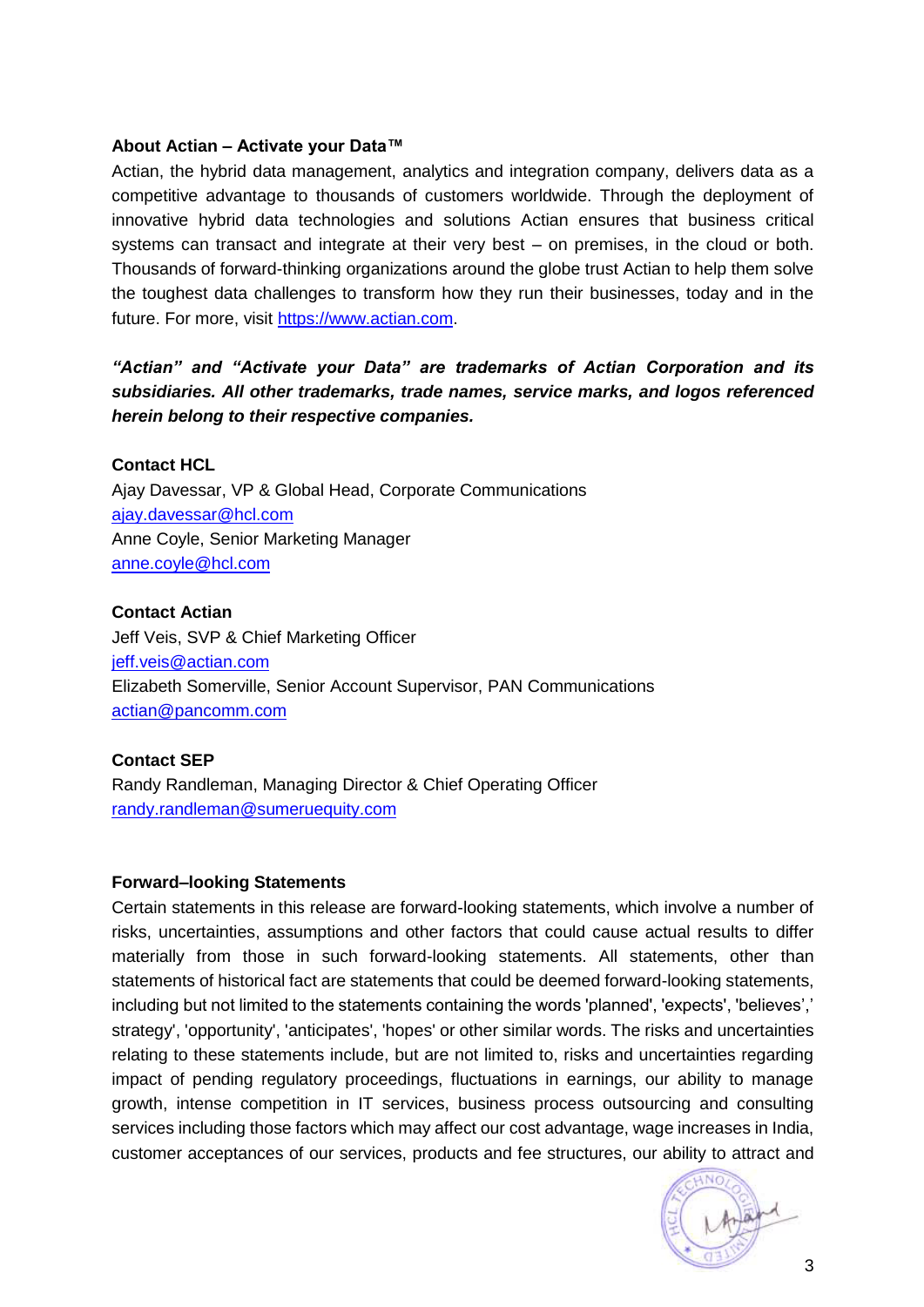retain highly skilled professionals, our ability to integrate acquired assets in a cost-effective and timely manner, time and cost overruns on fixed-price, fixed-timeframe contracts, client concentration, restrictions on immigration, our ability to manage our international operations, reduced demand for technology in our key focus areas, disruptions in telecommunication networks, our ability to successfully complete and integrate potential acquisitions, the success of our brand development efforts, liability for damages on our service contracts, the success of the companies /entities in which we have made strategic investments, withdrawal of governmental fiscal incentives, political instability, legal restrictions on raising capital or acquiring companies outside India, and unauthorized use of our intellectual property, other risks, uncertainties and general economic conditions affecting our industry. There can be no assurance that the forward-looking statements made herein will prove to be accurate, and issuance of such forward-looking statements should not be regarded as a representation by the Company, or any other person, that the objective and plans of the Company will be achieved. All forward-looking statements made herein are based on information presently available to the Management of the Company and the Company does not undertake to update any forward-looking statement that may be made from time to time by or on behalf of the Company

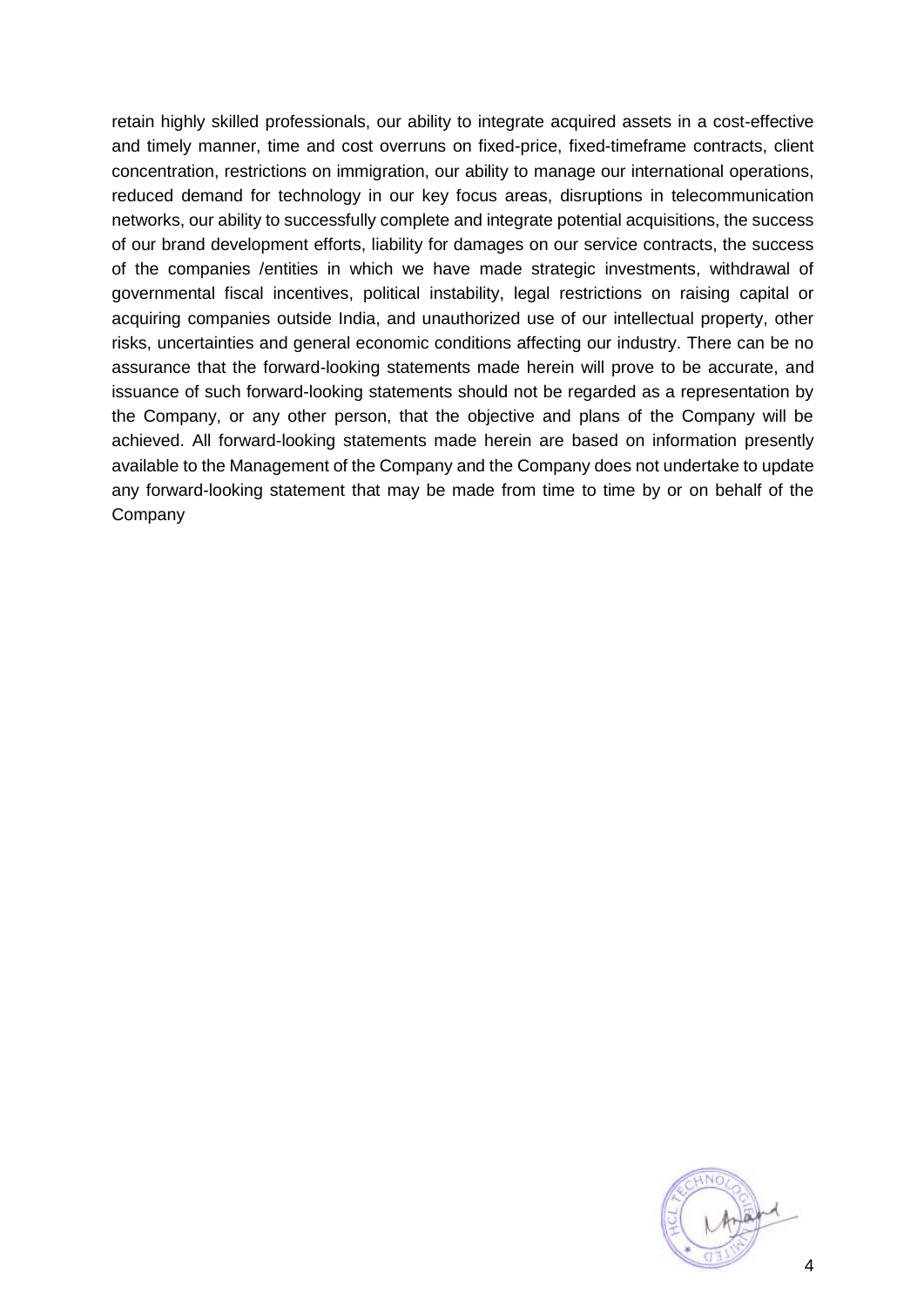# **Details of acquisition – Actian Corporation**

| 1              | Name of the target entity, details in<br>brief such as size, turnover etc.;                                                                                                                                          | <b>Actian Corporation</b><br>٠<br>Revenue of \$107.1M & EBITDA of<br>\$38.5M in 2017 (unaudited)<br>Employees 275+<br>Headquartered in Palo Alto, CA<br>Software product company in hybrid<br>data management space                                                                                                                                                                                                                                                                                                                  |
|----------------|----------------------------------------------------------------------------------------------------------------------------------------------------------------------------------------------------------------------|--------------------------------------------------------------------------------------------------------------------------------------------------------------------------------------------------------------------------------------------------------------------------------------------------------------------------------------------------------------------------------------------------------------------------------------------------------------------------------------------------------------------------------------|
| $\overline{2}$ | Whether the acquisition would fall<br>within related party transaction(s)<br>and whether the promoter/ promoter<br>group/ group companies have any<br>interest in the entity being acquired.                         | <b>No</b><br>٠                                                                                                                                                                                                                                                                                                                                                                                                                                                                                                                       |
| 3              | Industry to which the entity being<br>acquired belongs;                                                                                                                                                              | Information Technology (covering<br>Ξ<br>Data Management, Integration and<br><b>Analytics Software Products)</b>                                                                                                                                                                                                                                                                                                                                                                                                                     |
| $\overline{4}$ | Objects and effects of acquisition<br>(including but not limited to,<br>disclosure of reasons for acquisition<br>of target entity, if its business is<br>outside the main line of business of<br>the listed entity); | acquisition<br>is<br>of<br>the<br><b>The</b><br>part<br>٠<br>Company's (HCL) Mode 3 strategy to<br>augment its capabilities in the data<br>management products and platforms.<br>HCL would own high margin, recurring<br>revenue IP business in data analytics,<br>integration and management products.<br>This would enable global enterprises to<br>harness the value of hybrid data by a<br>combined proposition of HCL's Mode 2<br>offerings like Cloud Native, Digital and<br>Analytics and IoT Works with Actian's<br>products |
| 5              | Brief details of any Governmental or<br>regulatory approvals required for the<br>acquisition;                                                                                                                        | US Government HSR (Hart-Scott-<br>٠<br>Rodino) Antitrust approvals.<br>The Company will voluntarily file for<br><b>CFIUS (Committee on Foreign</b><br>Investment in the United States).                                                                                                                                                                                                                                                                                                                                              |
| 6              | Indicative time period for completion<br>of the acquisition;                                                                                                                                                         | August 2018                                                                                                                                                                                                                                                                                                                                                                                                                                                                                                                          |
| 7              | Nature of consideration - whether<br>cash consideration or share swap                                                                                                                                                | All cash                                                                                                                                                                                                                                                                                                                                                                                                                                                                                                                             |